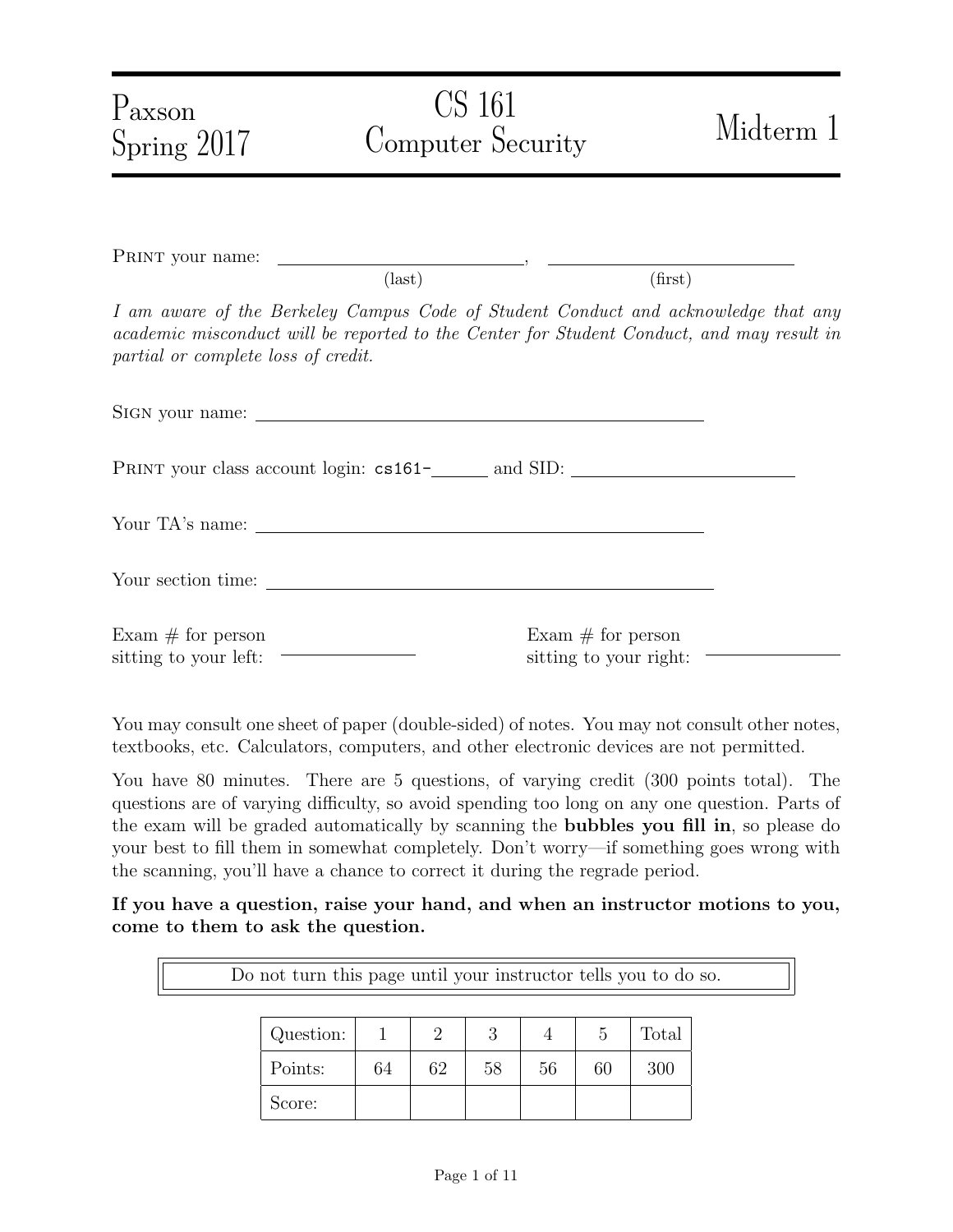### Problem 1 True/False (64 points)

For each of the following, FILL IN THE BUBBLE next to True if the statement is correct, or next to False if it is not. Each correct answer is worth 4 points. Incorrect answers are worth 0 points. Answers left blank are worth 1 point.

(a) Framebusting allows Javascript in an outer page to access the cookies associated with an inner page loaded in an iframe.

O True O False

(b) http://www.coolvids.com:3000/index.html is in the same origin as http://coolvids.com:3000/index.html.

O True O False

(c) Browsers apply the Same Origin Policy to determine what URLs can be loaded in iframes.

O True O False

(d) If Tyrion uses a browser with no code vulnerabilities and uses a unique, long password for every website he visits, then he will be safe against phishing attacks.

O True O False

(e) A recommended defense against clickjacking attacks is for servers to include an HTTP X-Frame-Options header in its replies.

 $O$  True  $O$  False

(f) HTTP-Only Cookies are designed to prevent CSRF attacks.

O True O False

(g) An attacker can steal Alice's cookies for www.squigler.com by exploiting a buffer overflow vulnerability in Alice's browser.

O True O False

(h) Executable Space Protection (e.g., DEP and W⊕X) is a defense against buffer overflow attacks.

O True O False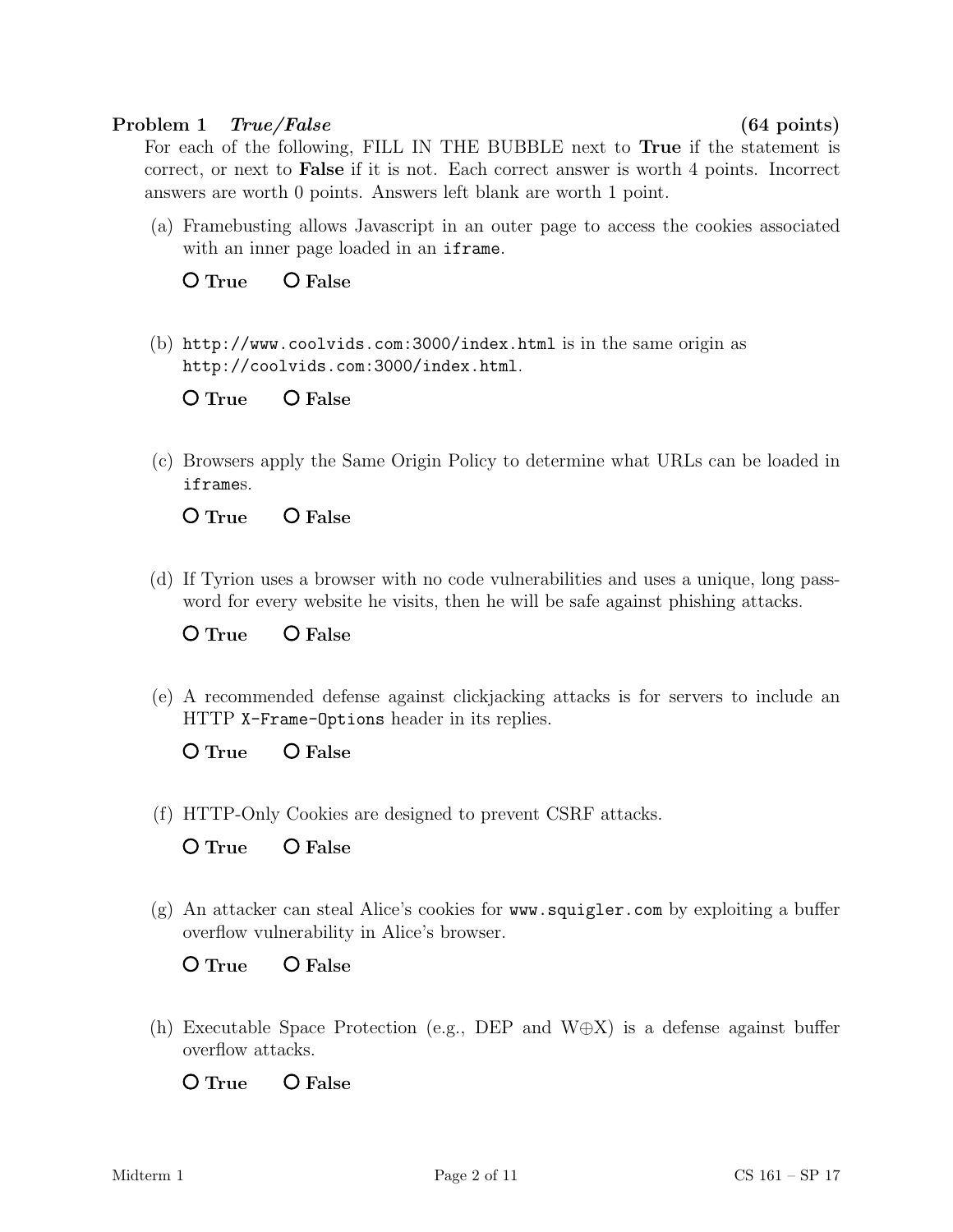(i) ASLR is a defense against buffer overflow attacks that requires operating system support.

O True O False

(j) ASLR will prevent any attack that overflows local variables from executing injected code.

O True O False

(k) Stack canaries are a defense against buffer overflow attacks that requires operating system support.

O True O False

(l) Stack canaries will prevent any attack that overflows local variables from executing injected code.

O True O False

(m) Stack canaries provide some protection against printf format string vulnerabilities, but do not protect against all such vulnerabilities.

O True O False

(n) AMD's NX feature, and Intel's similar XD feature, provide protections against XSS attacks.

O True O False

(o) If a web page from abc.com includes a script from xyz.com, the Same Origin Policy puts the script from xyz.com in the abc.com origin.

O True O False

(p) The Same Origin Policy prevents XSS attacks if a browser implements it correctly.

 $O$  True  $O$  False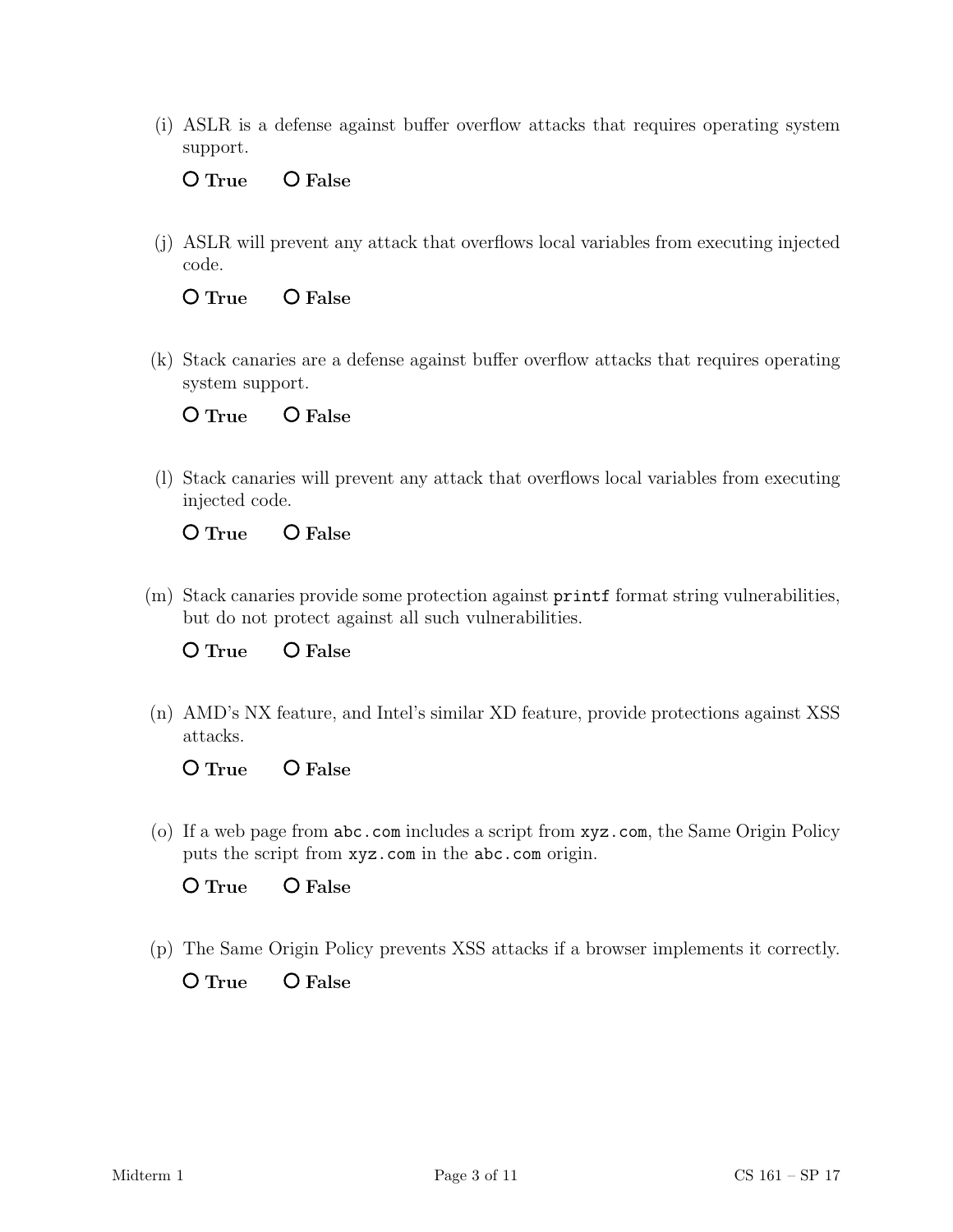### Problem 2 *Multiple Choice* (62 points)

- (a) (8 points) Many people lock valuables in a safe in their house in addition to locking the doors of the house. Mark ONE security principle that best fits with this approach:
	- Ensure Complete Mediation Don't rely on security through obscurity
	- Defense in Depth **O** Privilege Separation
- (b) (8 points) Bob places a duplicate key to his house under one particular stone in his front yard in case he forgets or loses his main key. Mark ONE security principle that best fits with his approach:
	- Ensure Complete Mediation Don't rely on security through obscurity
	- Defense in Depth
- **O** Privilege Separation
- (c) (10 points) Assume that an airport wants to achieve two security goals: (a) passengers can only board planes if they have boarding passes issued in their actual name, and (b) passengers cannot board planes unless they have undergone a security inspection by the TSA.

Consider the following design that an airport uses to try to meet these goals. The airport operators arrange that passengers can only board an airplane if they:

- 1. show a boarding pass and photo ID at a TSA security checkpoint, for which the photo on the ID matches the passenger presenting it, and the name on the ID matches that on the boarding pass
- 2. pass through a TSA security inspection at that checkpoint
- 3. present a boarding pass at the gate when actually going onto the plane

Also assume that the TSA correctly carries out its inspections of passengers, their boarding passes, and their photo IDs.

Mark ALL of the following concepts that are relevant to analyzing whether the airport's design achieves goals (a) and (b). You should only consider the approach as described above. Do not consider any additional facts that you happen to know about how airport security actually works.

- Code is Data and Data is Code TOCTTOU vulnerability
- Ensure complete mediation Whitelisting
- **O** Injection vulnerability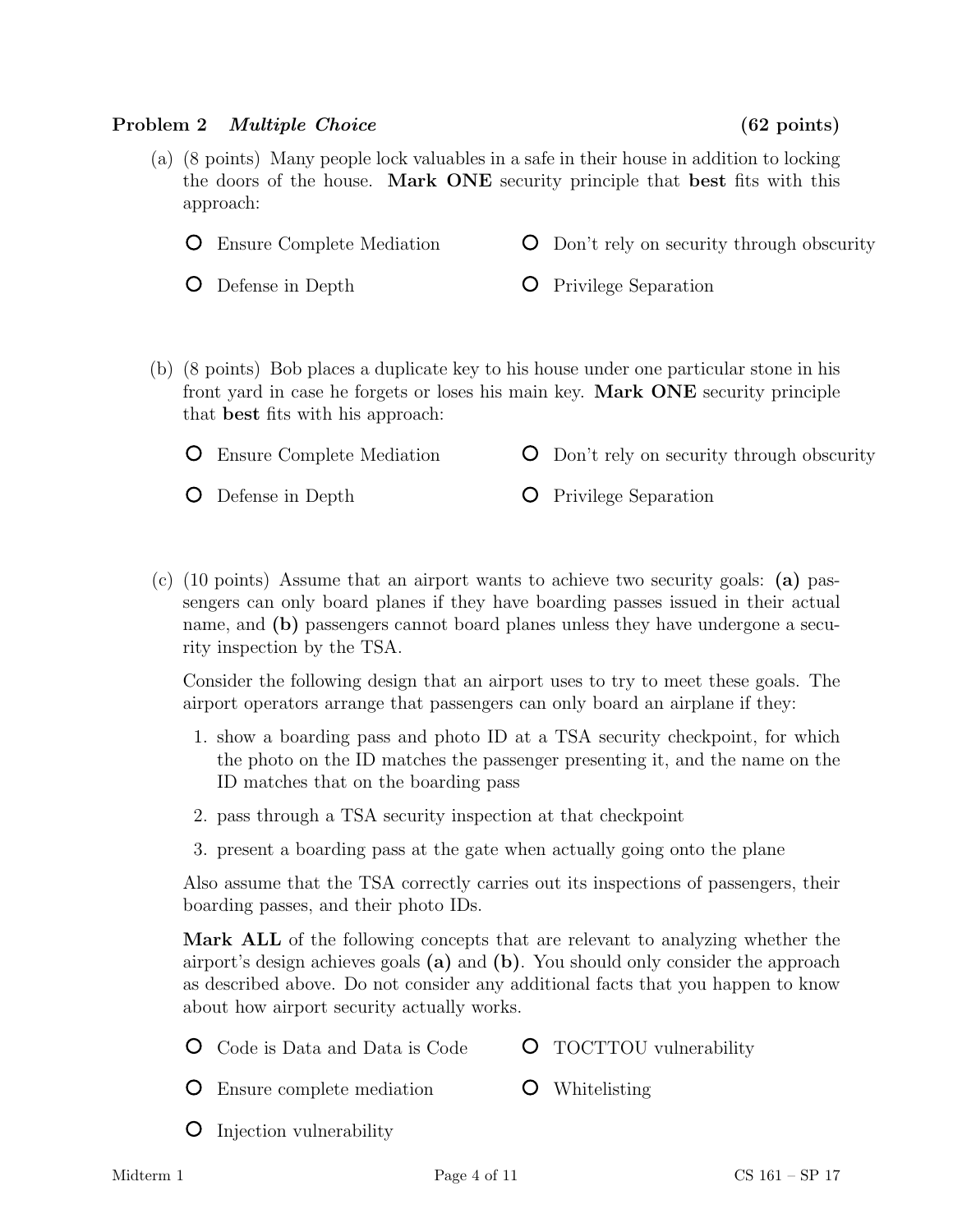(d) (12 points) Which of the following attacks can web servers protect against by sanitizing user input? Mark ALL that apply, even for cases where there are better ways to protect against the attack than sanitization.

| O XSS                  | $\bullet$ Phishing        |
|------------------------|---------------------------|
| $O$ CSRF               | <b>O</b> Drive-by Malware |
| <b>O</b> SQL Injection | $\bullet$ Clickjacking    |

(e) (12 points) Which of the following are defenses against XSS vulnerabilities? Mark ALL that apply.

| O Use browsers written in a memory- O Prevent webpages from<br>safe language | being<br>framed by other domains                          |
|------------------------------------------------------------------------------|-----------------------------------------------------------|
| <b>O</b> Use Content Security Policy headers<br>to turn off inline scripts   | Make sure that browsers enforce the<br>Same Origin Policy |
| O Always set cookies<br>using<br>the<br>"secure" flag                        | Use HTML escaping                                         |

(f) (12 points) Suppose that the Acme Browser ensures that the URL displayed at the top of a given window (in the "address bar") always accurately reflects the URL of the page the browser is displaying in that window. It is not possible for any script to alter what's shown as the URL, nor to overlay text on top of the address bar.

Alice, a security-minded user, runs Acme browser. She loads a page from hohum.com. The address bar displays  $http://hohum.com/path, where path contains a bunch$ of text (all of which fits into the address bar, and thus is visible). Alice has no information about the trustworthiness of the hohum.com site.

By carefully inspecting the URL in the address bar, for which of the following Web security attacks can Alice at least partially **defend** herself. **Mark ALL** that apply. Do not mark an attack if Alice can only possibly detect that the attack happened. Only mark attacks that she can (at least sometimes) keep from happening.

- O CSRF Phishing
- **O** Clickjacking

**O** Reflected XSS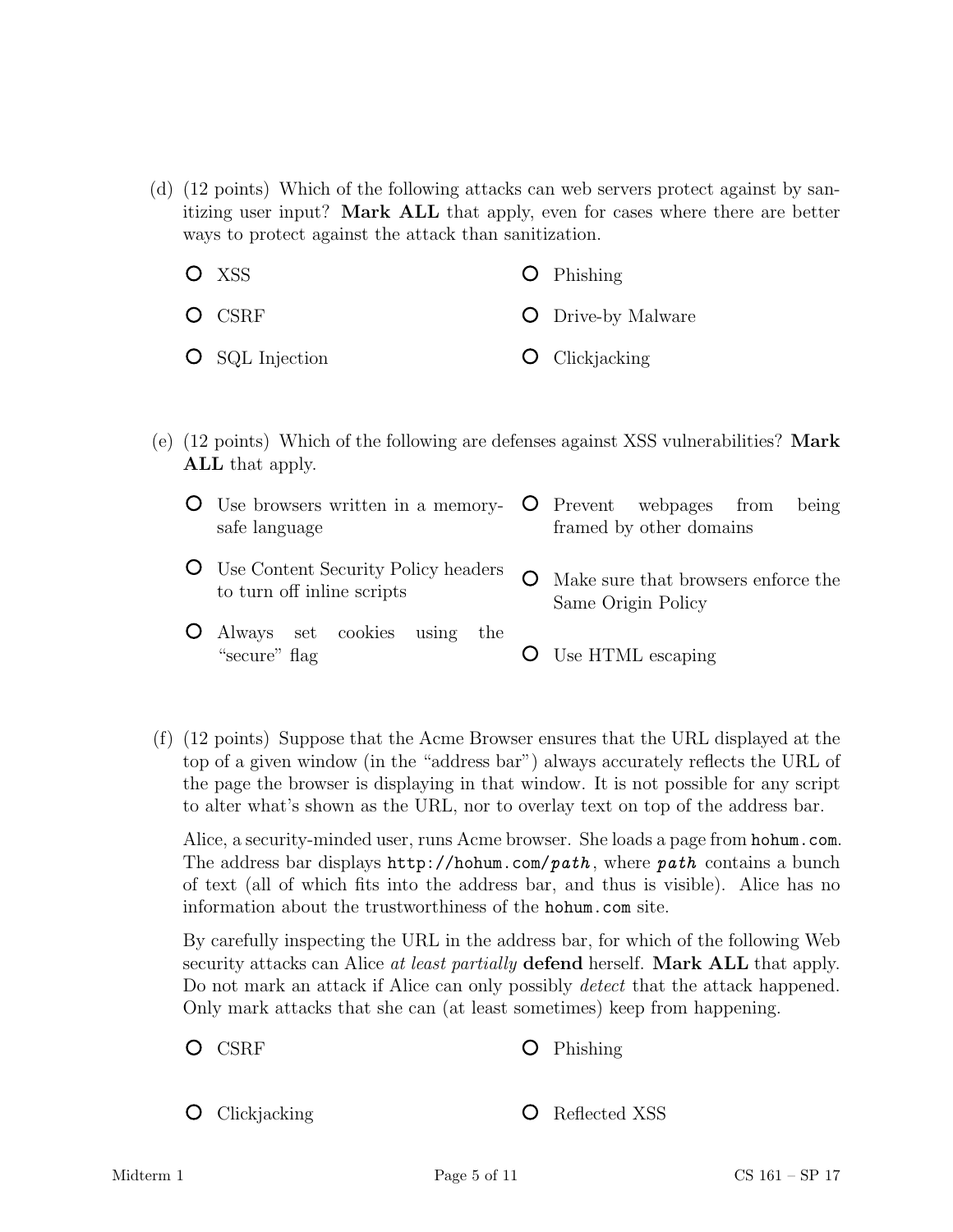$\bullet$  SQL Injection  $\bullet$  Stored XSS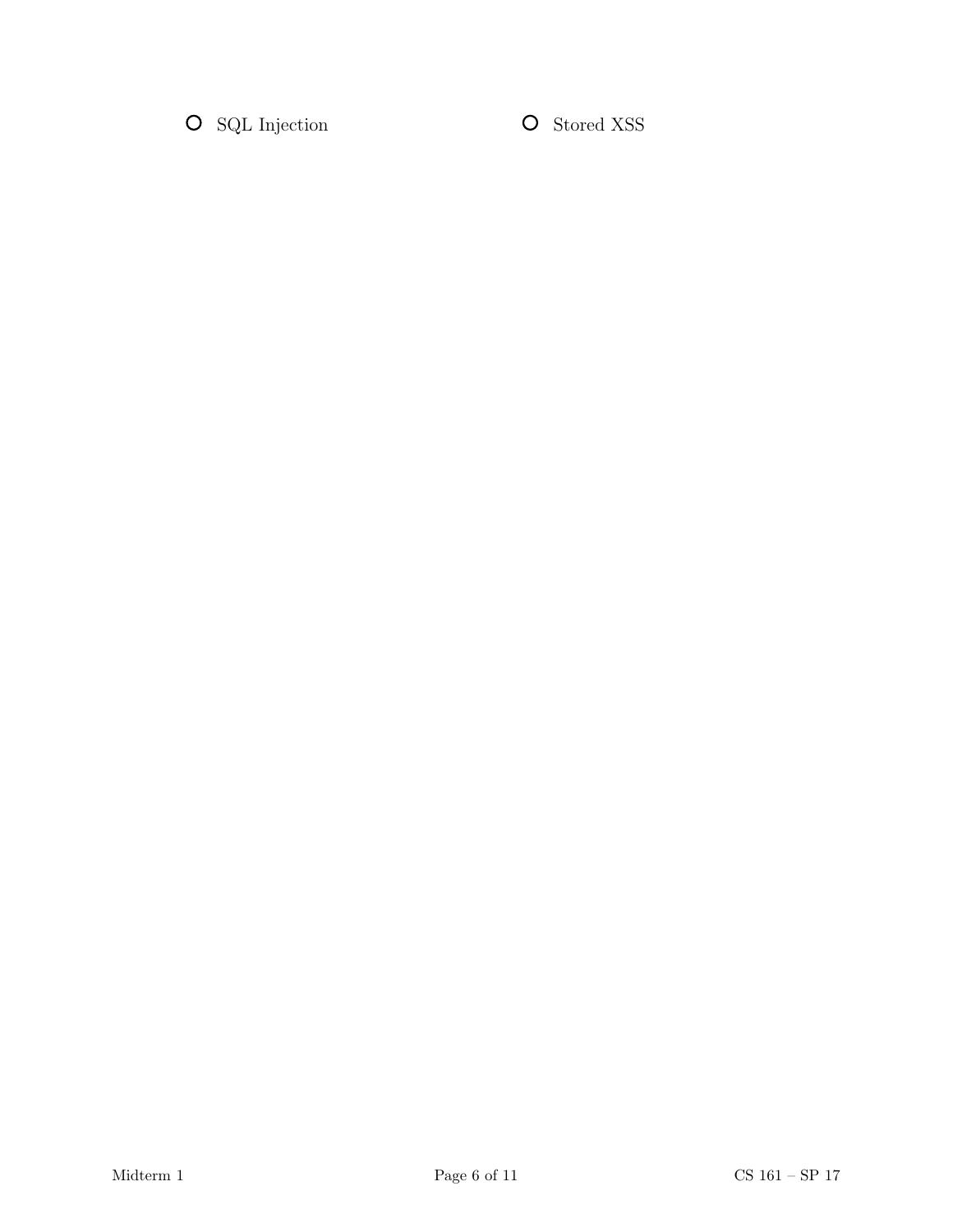Problem 3 Reasoning About Memory Safety (58 points)

```
Consider the following code:
```

```
1 \times Copy n characters from src into dst starting at
2 \mid * \text{dst's start}\_at \text{'th character}.3 ∗/
4 void copy_at (char *dst, char *src, int n, int start_at) {
5 for (int i = 0; i < n; i++) {
6 \det[i + start_{at}] = src[i];7 }
8 }
```
- (a) (12 points) Write down a precondition that must hold at line 6 to ensure memory safety.
- (b) (16 points) Write down a precondition that must hold when the function is called to ensure memory safety. As usual, your precondition should not unduly constrain the operation of the function.
- (c)  $(15 \text{ points})$  Write down an *invariant* that always holds just **before** line 6. You can assume that the precondition you specified in part (b) is true when the function is called. For simplicity, you can omit from your invariant any terms that appear in the precondition from part (b) that will be true throughout the execution of the function.

Your invariant should allow you to establish that the precondition you stated in part (a) will then also be true.

(d) (15 points) Write down an invariant that always holds just after line 6 executes (but before the loop iterates). The same as for part (c), you can omit terms from part (b)'s precondition if they will be true throughout the execution of the function.

Your invariant should allow you to establish that your invariant in part (c) will always hold when the loop iterates.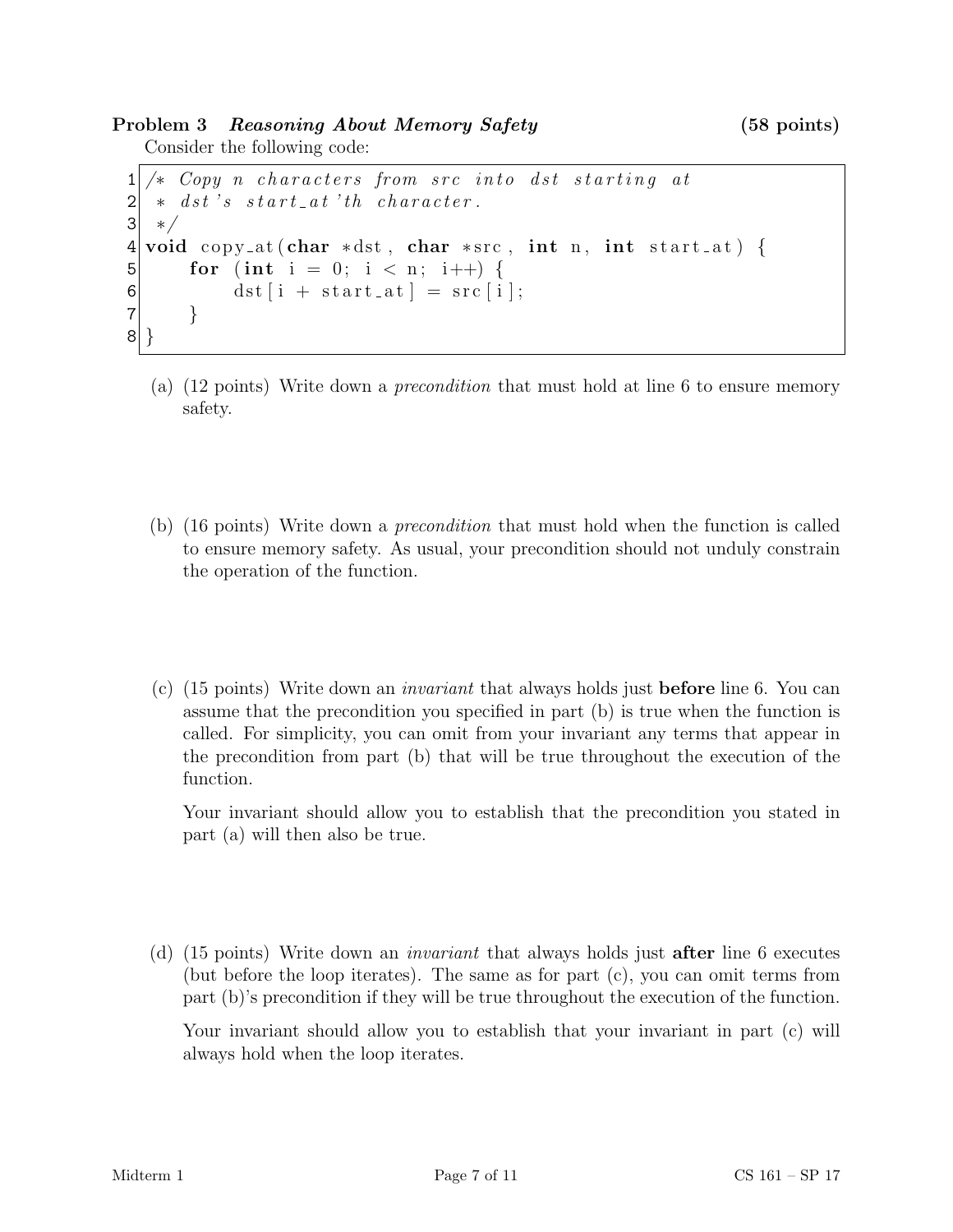## Problem 4 Browser Security (56 points)

Neo has decided to build a new web browser, BerkBrowser, which mimics the design of the Chromium web browser. BerkBrowser works by splitting the browser into two separate processes:

- 1. A *renderer* process, which is in charge of processing a website's code and resources (HTML, CSS, Javascript, images, videos) to generate the webpage's DOM and to then display the webpage's content to the user. It is also responsible for enforcing the Same Origin Policy (SOP).
- 2. A kernel process, which is in charge of managing the browser's persistent state (cookies, bookmarks, passwords, downloads) and mediating access to the user's local file system (e.g., downloads and uploads).

When a user visits a website using BerkBrowser, the renderer process parses and displays the webpage to the user. As the website's code makes various requests, the renderer performs SOP checks and allows/denies the actions as appropriate. Under this architecture, the renderer process cannot access the user's local filesystem, and must communicate with the kernel process via a small and bug-free API in order to access files on the user's machine. If a website wants the user to upload a file, the renderer will send an API call to the kernel process, which will display a dialogue window where the user can either choose to close the window (not upload anything), or select a file to upload. If a user needs to download a file from a website, the renderer will send an API call to the kernel process, which will display another dialogue window to the user that asks if the user would like to accept or reject the download. If the user accepts, the file is downloaded into the browser's Downloads folder. If the user rejects, the file download is blocked.

For parts A and B, mark your multiple choice answer and then write a one-sentence explanation in the space below each question.

For part C, write your answer in the space below the question; keep your response  $\leq 4$ sentences.

- (a) (16 points) Mark ONE of the following security principles that best describes the BerkBrowser's architecture.
	- Consider Human Factors
	- Detect If You Can't Prevent
	- Don't Rely On Security Through Obscurity
	- Least Privilege Principle
	- Use Fail-Safe Defaults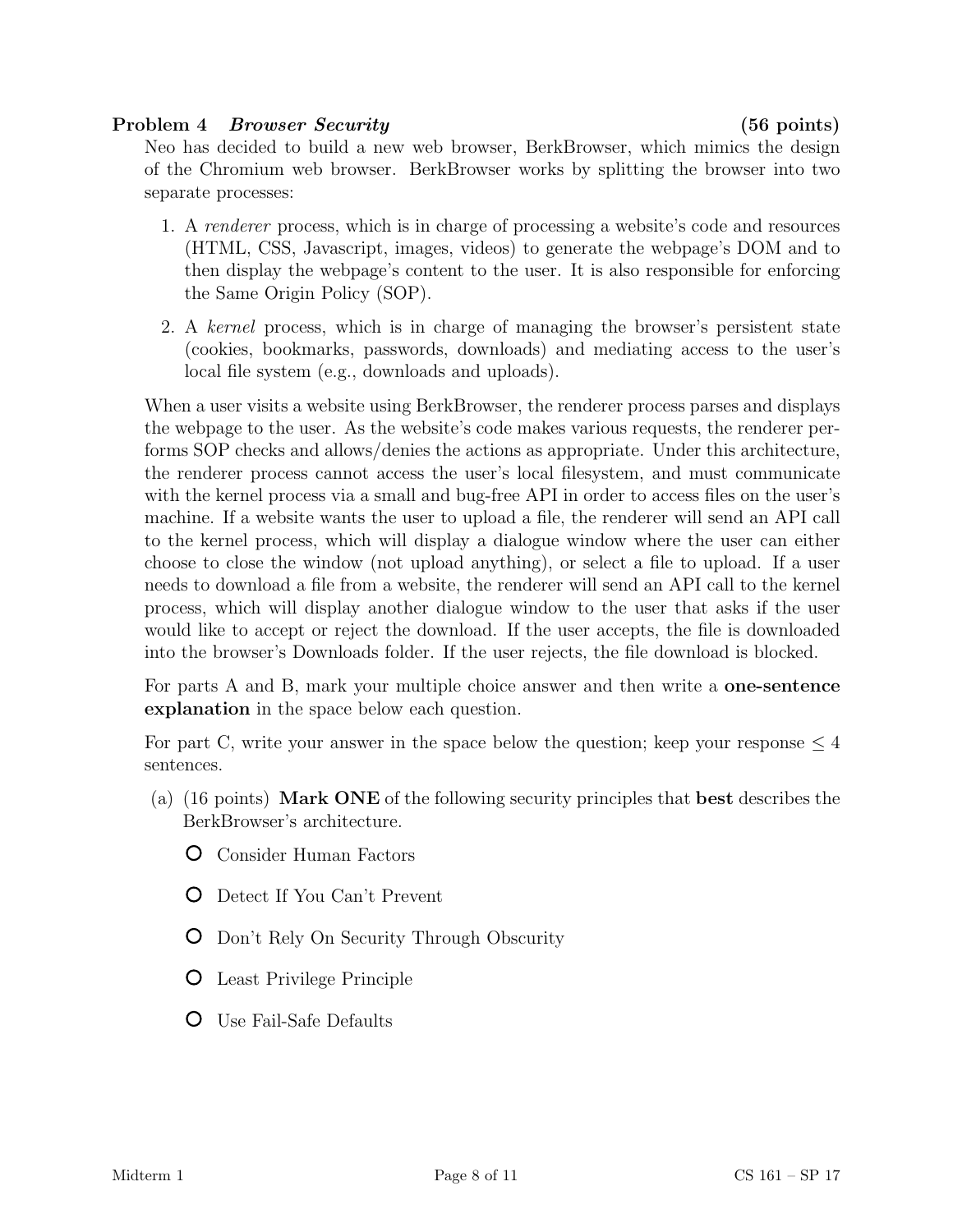- (b) (20 points) Mark ALL of the following web attacks that this architecture is primarily designed to mitigate.
	- XSS Attacks
	- **O** SQL Injection
	- **O** Phishing
	- **O** Drive-by Malware
	- O CSRF

(c) (20 points) Suppose that Bob is using the BerkBrowser to surf the web. He visits his banking website, makes some transactions, but does not log out afterwards, so his cookie does not expire. He then navigates his browser to his favorite news website, but accidentally clicks on an ad that takes him to evil.com. This malicious website manages to exploit a vulnerability in the renderer process that allows evil.com to completely compromise and control the renderer, but not the kernel process.

Can the malicious website cause transactions to occur from Bob's bank account? If your answer is Yes, briefly describe how the attack would work. If your answer is No, explain why BerkBrowser's architecture prevents this attack.

 $O$  Yes  $O$  No

Explanation: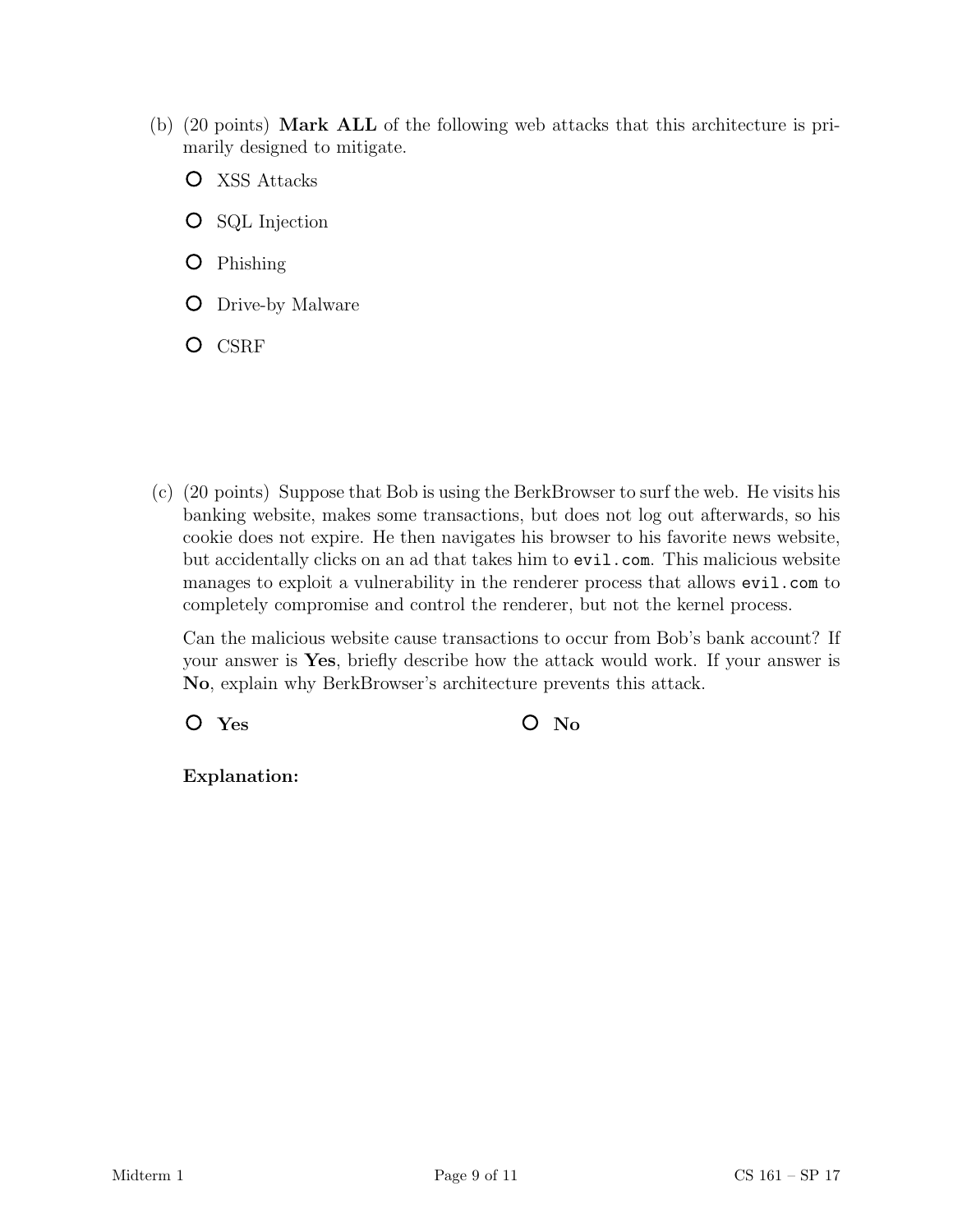# Problem 5 I don't think you heard me ... (60 points)

Assume the code below has been compiled to use randomized stack canaries, and is run with data execution prevention (e.g., DEP), and ASLR applied to the stack segment. ASLR is not applied to other memory regions.

How might an attacker exploit a vulnerability in this code to execute the command "/bin/rm -R /home/enemy/ $\ast$ ", deleting all of the files of user "enemy"?

```
/* DEP will be enabled! :o */
void run(char* cmd) {
  system(cmd);
}
void print_twice_the_fun(char* x) {
  printf("%s %s\n", x, x);
}
int main() {
  // random unpredictable stack canary will be used!
  char first[32];
  void (*printfn)(char*);
  char second[4];
  printfn = &print_twice_the_fun;
  gets(first);
  gets(second);
  printfn(first);
}
```
Use the following assumptions:

- 1. The server is on an IA-32 platform with 4-byte words (recall it's also little endian).
- 2. The stack is aligned at word granularity.
- 3. Local variables of each function are placed on the stack in the order they appear in the source code.
- 4. The address of the first instruction of the run function is 0x11111110.
- 5. The address of the first instruction of the *print\_twice\_the\_fun* function is 0x11111250.
- 6. The address of the first instruction of the *main* function is  $0x11111500$ .
- 7. A randomized stack canary protects the main function's RIP.
- 8. Data execution prevention is enabled.
- 9. ASLR is enabled for the stack segment.